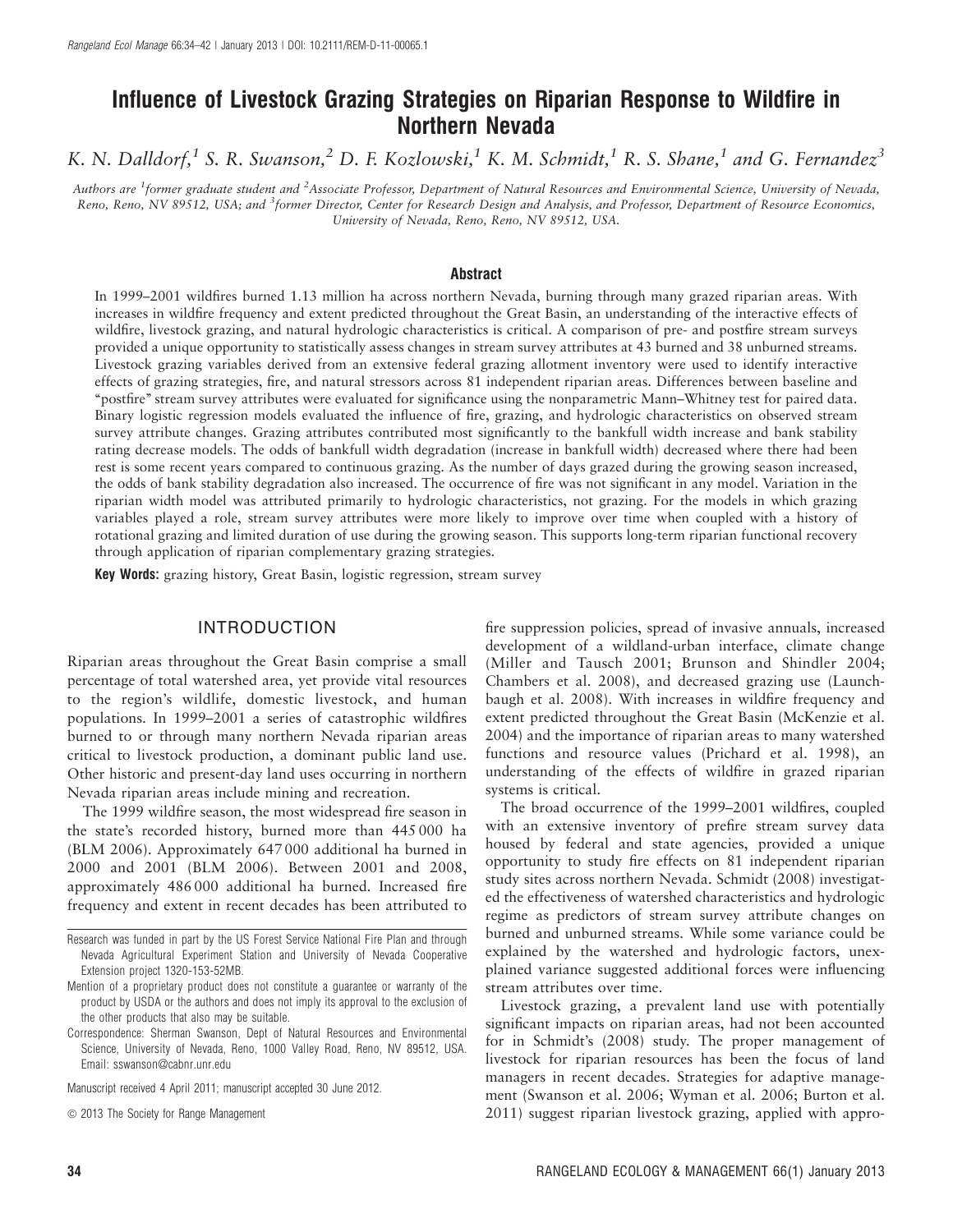priate site-specific timing, duration, and rotation of use, can be effective for maintaining or restoring riparian functionality while allowing for sustainable harvest of livestock forage. Yet much of what has been learned about riparian grazing management stems from the accumulation of experience from individual case studies or research with few replications. Svejcar and Havstad (2009) suggest that the traditional scale of grazing research must expand to address landscape issues such as livestock distribution or the effect of rotation and other strategies on foci such as riparian areas. They point out that the review by Briske et al. (2008) questioning the efficacy of rotation strategies had to rely almost entirely on small paddock studies and limited common objectives. Furthermore, the interactive effect of specific riparian livestock grazing strategies and wildfire remains unexplored.

Recent fire and livestock grazing interaction studies have targeted primarily uplands where the effectiveness of grazing for vegetation or fuels management has been explored (Davison and Smith 1997; McAdoo et al. 2007; Diamond 2009; Schmelzer 2009). In riparian areas, shifts in plant species composition and structure and distribution of fuel loads, as well as changes in microclimate and areal extent of riparian areas, have been influenced by livestock grazing and other land uses (Dwire and Kauffman 2003). Livestock grazing has the potential to alter riparian areas and presumably fire effects in riparian areas, most directly through the utilization of herbaceous and woody vegetation (Clary and Webster 1989) and through direct geomorphic impacts (i.e., bank alteration resulting in decreased stability; Trimble and Mendel 1995). Livestock management may positively or negatively influence riparian functional condition and the ability for the channel to withstand extra stress resulting from wildfire (Prichard et al. 1998; Wyman et al. 2006). Yet little is known about the response of riparian vegetation and geomorphic attributes to wildfire when coupled with the effects of specific grazing strategies.

Access to public agency stream survey and various grazing record data provided an opportunity to explore the livestock grazing/wildfire effects on an array of riparian measures. Derivation of grazing histories pertaining to the timing, duration, and rotation of use over a 20-yr period occurring in 81 independent riparian areas provided an opportunity to account for previously unexplained model variance. The exploratory objectives of the study were to statistically assess the differences between baseline and resurveyed stream survey attributes and to identify and separate the effects of grazing strategies from the effects of natural stressors on replicate northern Nevada streams. Understanding riparian response to wildfire in relation to watershed characteristics, hydrologic regime, and livestock grazing will provide new tools for rangeland riparian management in anticipation of future wildfire.

### METHODS

### Study Area and Site Selection

Most of Nevada is within the Great Basin physiographic province. The hydrographic structure, topography, and vegetation of the study area reflect that of the Northern and Central



Figure 1. General study area displaying burned and unburned study sites and the extent of the 1999–2001 wildfires. Inset shows area of detail.

Basin and Range Ecoregions III (Omernick 1987; scale 1:7 500 000). Most watersheds are internally draining with highly responsive hydrographs. Various Rosgen (1996) stream types depict topographic features of the north- and southtrending fault block valleys and mountain ranges. Variable and limited precipitation along elevational gradients produces diverse, highly adapted, and specialized vegetation throughout the lowlands and uplands of the ecoregions.

Riparian corridors are dominated by common phreatophytic species, including tree species of willow (Salix spp.), gray alder (Alnus incana [L.] Moench), water birch (Betula occidentalis Hook), Fremont cottonwood (Populus fremontii S. Wats), and quaking aspen (Populus tremuloides Michx); shrub species of willow (Salix spp.), Woods' rose (Rosa woodsii Lindl), and redosier dogwood (Cornus sericea L.); and herbaceous species of sedges (Carex spp.), rushes (Juncus spp.), various grasses, and forbs (Manning and Padgett 1995). Uplands species adjacent to the riparian zones are made up primarily of sagebrush species (Artemisia spp.), rabbitbrush (Chrysothamnus spp.), antelope bitterbrush (Purshia tridentata [Pursh] DC.), and various grasses and forbs adapted to the limited precipitation, primarily winter snow. Spring runoff from March–June produces annual peak flows contributing to the spring-fed perennial streams of focus for this study.

In collaboration with the Humboldt Toiyabe National Forest, the University of Nevada, Reno, project team conducted a resurvey in 2005 of streams burned in 1999–2001 and in 2006 of unburned streams. Forty-three burned sites (Fig. 1) along perennial streams were randomly selected based on the following criteria: Sites had experienced wildfire during the 1999–2001 fire seasons, were contained within the Northern and Central Nevada Basin and Range Ecoregions III, and had available prefire stream survey level 3 data with photopoints. For comparison 38 sites along unburned (for  $>25$  years) perennial streams (Fig. 1) were randomly selected for resurvey given they had undergone a federal or state stream survey prior to 1999 and shared similar geology, elevation, and slope with burned sites (Schmidt 2008). Each site was independent (i.e., one site per stream, with the exception of three streams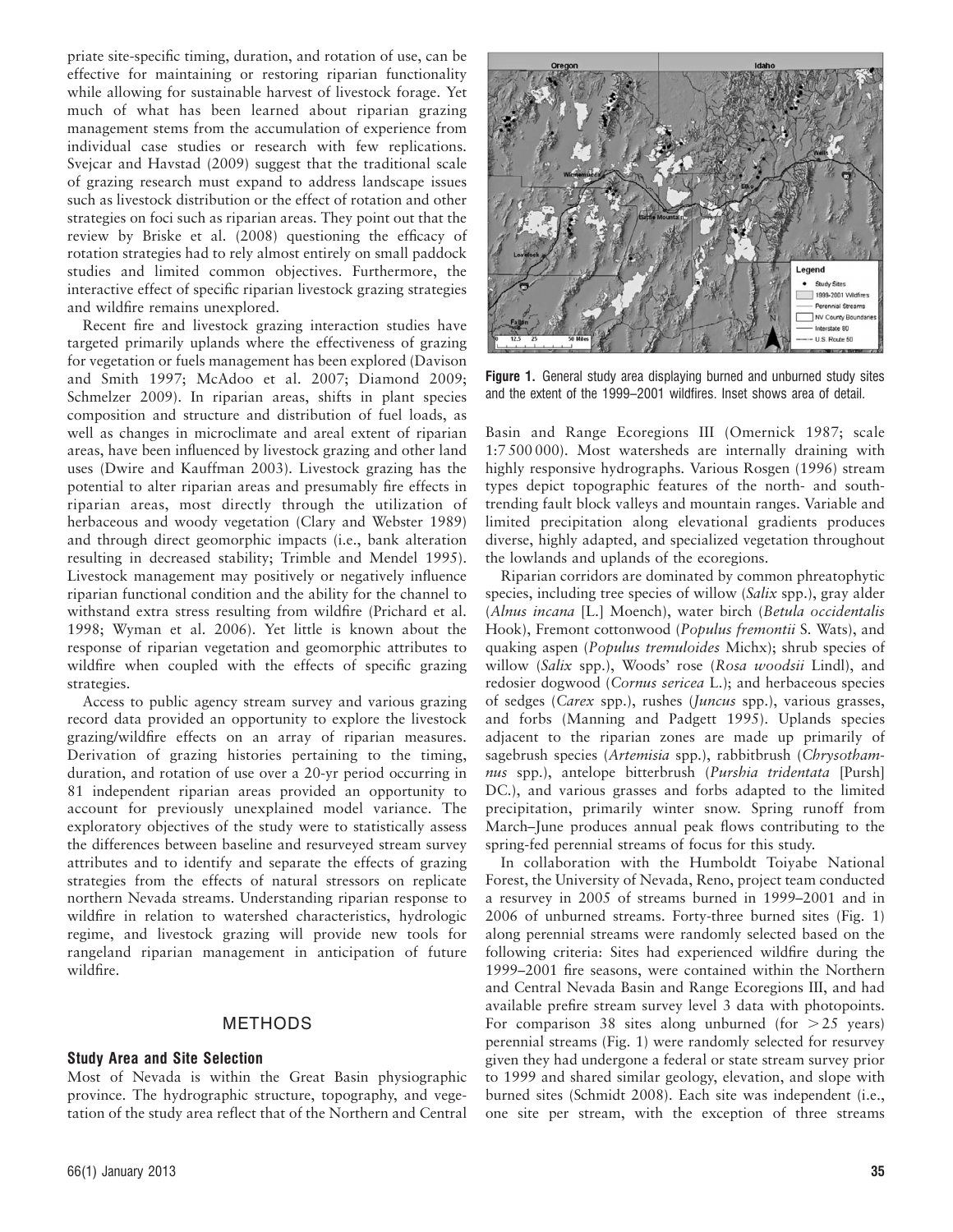containing one burned and one upstream unburned site each) and located on US Forest Service (funding agency) land when possible.

Study sites were located on four Bureau of Land Management (BLM) Resource Areas, three US Forest Service Districts, and private land, with the majority of sites managed by the BLM. The 81 selected study sites were contained within 40 federally designated grazing allotments. Grazing data were collected for the pasture/use area containing the stream survey reach of interest.

# Grazing Variable Collection

Grazing data were collected from BLM and US Forest Service allotment and permittee case files. The unit/pasture containing the stream survey reach was first determined using allotment maps. Data regarding the timing, duration, and rotation of use from 1986 to 2005 pertaining to the unit/pasture of interest were pulled from actual use records, allotment management plans, permits, billings, allotment maps, monitoring records, and multiple use decisions with all sensitive information remaining anonymous. The 20-yr duration for grazing data collection provided an opportunity to capture the effects of long-term grazing use on the riparian study sites. When available, data were pulled first from permittee-provided actual use records, and gaps were filled with assistance from the respective Rangeland Management Specialists and/or other records of use. Average values were calculated for timing and duration variables along with standard deviation to get a sense of variability related to rotational use (Table 1). Given its proximity to mean study site elevation, growing season variables were calculated based on the Tuscarora, Nevada, weather station (National Climatic Data Center 2003). The average last spring freeze occurred on 26 May and the first fall freeze on 30 September for a total growing season of 128 d at an elevation of 1 886 m.

In addition to the grazing variables described above, two sets of grazing strategy variables served as predictors of stream survey attribute change in binary logistic regression analysis. Detailed methods are described in Schmidt (2009). The first set of grazing strategy variables were derived by visually sorting dates of use tables (dates of use plotted by year from 1986 to 2005 for each study site pasture/use area). Patterns were identified and further sorted into similar groupings (STRAT1 and STRAT2) (Table 1). The second set of grazing strategy variables were derived directly from a disjoint cluster analysis (DCA) of grazing variables in which five statistically unique categories were differentiated (STRAT3) (Table 1). All grazing data can be found in Tables S1–S2 (available online at http://dx. doi.org/10.2111/REM-D-11-00065.s1).

# Watershed Characteristics and Hydrologic Data

Physical predictor variables of site slope and watershed characteristics including size, elevation, and slope were determined using ArcMap (ESRI 2009) and National Elevation Dataset (30 m) coverages available from the USGS (2006). Watershed size and perimeter were used to calculate the circularity ratio or shape of the watershed  $(R_c)$  (Miller 1953).

Site-specific and peak event precipitation data were unavailable for the study sites. Predictor variables of survey year and

Table 1. Grazing, fire, watershed, and hydrologic variables used as predictors in binary logistic regression models.

|                                    | Grazing predictor variables                                                |
|------------------------------------|----------------------------------------------------------------------------|
| Strategy 1 (STRAT 1)               | 1: Rest within recent years                                                |
|                                    | 2: Rotational grazing                                                      |
|                                    | 3: Continuous use                                                          |
| Strategy 2 (STRAT 2)               | 1: No grazing since 1990                                                   |
|                                    | 2: No grazing since 2001                                                   |
|                                    | 3: Rotation (change of season)-short                                       |
|                                    | 4: Rotation (on vs. off)-short                                             |
|                                    | 5: Rotation (change of season)-long                                        |
|                                    | 6: Rotation (on vs. off)-long                                              |
|                                    | 7: Continuous use, short-late                                              |
|                                    | 8: Continuous use, short-early                                             |
|                                    | 9: Continuous use, short-mid                                               |
|                                    | 10: Continuous use, long                                                   |
| Strategy 3 (STRAT 3)               | 1: Sites rested over duration of study                                     |
|                                    | 2: Rotation of use and rotation of season,                                 |
|                                    | greatest variation of use                                                  |
|                                    | 3: One month of early use (Feb.)-midlevel of                               |
|                                    | variation                                                                  |
|                                    | 4: Rotation of season-relatively high variance                             |
|                                    | 5: Four months of grazing (May-Sept.)-low                                  |
|                                    | variance                                                                   |
| AVG DR                             | Average number of days rested over 20-yr study                             |
|                                    | period (1986-2005)                                                         |
| AVG DR5                            | Average number of days rested in last 5 yr of<br>study (2001-2005)         |
| AVG DR10                           |                                                                            |
|                                    | Average number of days rested in last 10 yr of                             |
| <b>AVG DR 15</b>                   | study (1996-2005)<br>Average number of days rested in last 15 yr of        |
|                                    | study (1991-2005)                                                          |
| STD DR                             | Standard deviation of the number of days rested                            |
|                                    | over 20-yr study period                                                    |
| STD ON                             | Standard deviation of the grazing start date                               |
| STD OFF                            | Standard deviation of the grazing end date                                 |
| STD MGPD                           | Standard deviation of the midgrazing period date                           |
| <b>Y REST</b>                      | Number of years rested over study period                                   |
| AVG GSDG                           | Average number of growing season days grazed                               |
| AVG DGBLSF                         | Average number of days grazed before last spring                           |
|                                    | freeze                                                                     |
| AVG DGAFFF                         | Average number of days grazed after first fall frost                       |
| AVG ON                             | Average grazing start date                                                 |
| AVG OFF                            | Average grazing end date                                                   |
| AVG MGPD                           | Average midgrazing period date                                             |
|                                    | Fire, watershed, and hydrologic predictor variables                        |
| Burned/unburned                    | Categorical variable                                                       |
| Site slope (%)                     | Slope of the riparian study sites                                          |
| Watershed size (ha)                | Watershed size calculated above riparian study site                        |
| Circularity ratio                  | $R_c$ calculated from watershed size and perimeter<br>length (Miller 1953) |
| Watershed elevation (m)            | Average watershed elevation above each site                                |
| Watershed slope (%)                | Average watershed slope above each site                                    |
| Precipitation mean (cm)            | Precipitation average from 1970 to 2000                                    |
| Survey year precipitation<br>(cm)  | Resurvey year precipitation                                                |
| Watershed volume (m <sup>3</sup> ) | Watershed area $\times$ mean watershed precipitation                       |
|                                    |                                                                            |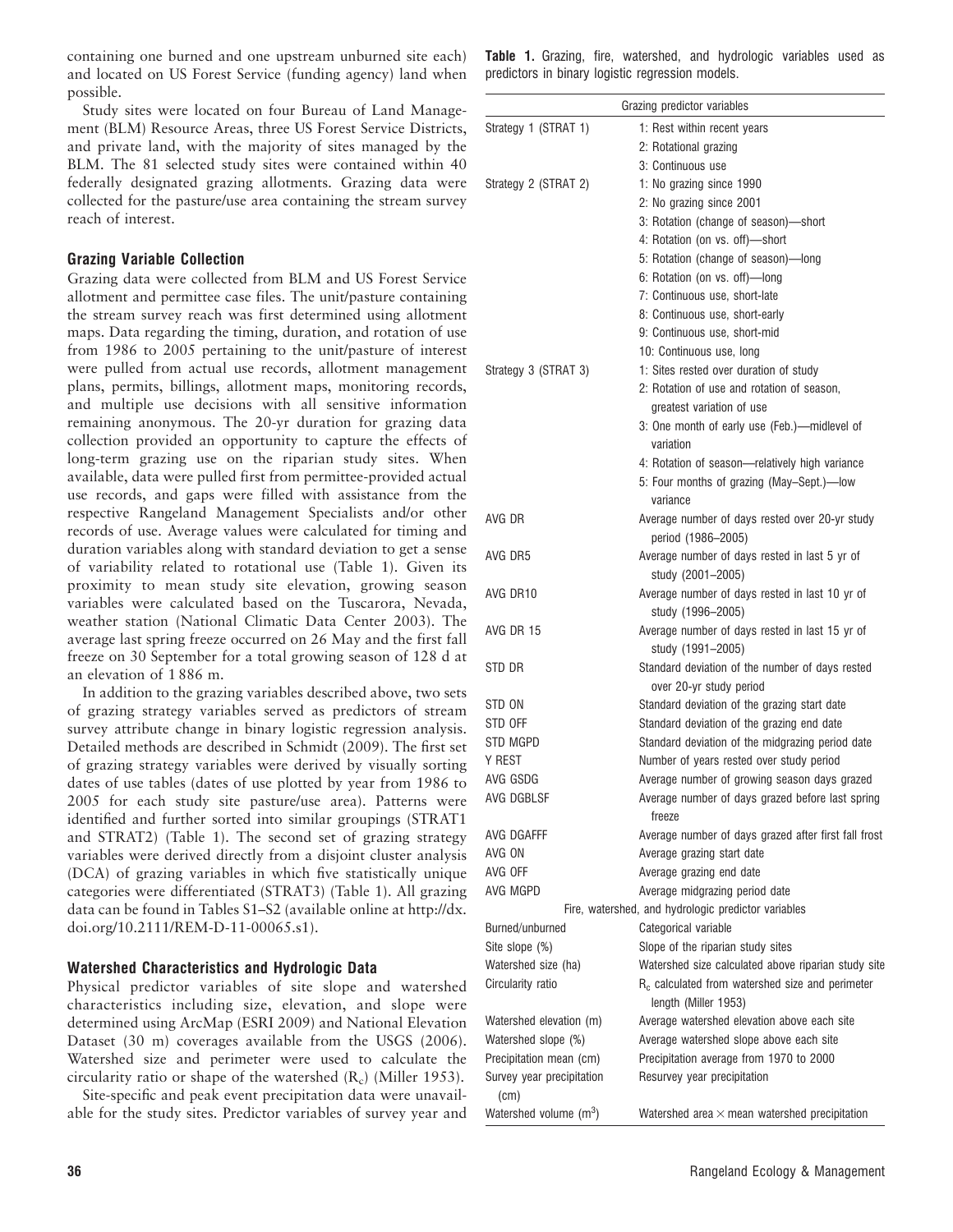mean precipitation were therefore calculated as the weighted average of all pixels within each watershed boundary using precipitation records from the PRISM Group (2006). The spatial resolution was 2.5 arcmin (4 km). PRISM data were converted into water years (1 October–30 September) from which monthly averages were used to calculate the yearly average for the specific survey year and the mean precipitation for the years 1970–2000. Volumes of water within the watershed were calculated from watershed size and precipitation data (Schmidt 2008). Watershed and hydrologic variables can be found in Table S3 (available online at http://dx.doi.org/ 10.2111/REM-D-11-00065.s1). Table 1 lists all potential grazing and physical predictors.

### Stream Survey Data

Baseline stream surveys were conducted by the Nevada Department of Wildlife, Forest Service, or BLM using the General Aquatic Wildlife System (GAWS; USFS 1985) or Modified GAWS (BLM 2002) 5 to 19 (the majority were 5–11) years prior to resurvey. Copies of the most recent, pre-1999, baseline surveys and associated photographs were collected from the respective agency offices.

After training with the Nevada Department of Wildlife stream survey crew, the project team employed the Modified GAWS methods to conduct the resurvey of burned sites in summer of 2005 and unburned sites in summer of 2006 using the same number and spacing of transects (Kozlowski 2007; Kozlowski et al. 2010; Schmidt 2008). Photographs and GPS were used to verify the location of baseline survey points. Established stations comprised four or five transects spaced at 15.2 or 30.5 m apart. Eight of 10 stream survey attributes were measured at each transect with the remainder (dominant riparian vegetation and woody organic debris ratings) assessed as one singular value representative of the entire station reach. The mean for continuous variables or median for ordinal variables were calculated for attributes measured at each transect. The difference between baseline and resurvey means and medians, and singular values for vegetation and debris ratings, were used as response variables in statistical analyses.

The five stream survey attributes selected as response variables for this study were those with the most complete baseline and resurvey datasets available. Variables included 1) bankfull width, 2) total riparian width (width of riparian vegetation maintained by water from active stream channel, not including the active channel itself), 3) bank cover, 4) bank stability, and 5) dominant bottom material fining (becoming less coarse). Ungulate damage was not assessed given differences in survey methods, which made baseline ratings difficult to compare. Baseline and resurvey stream survey data can be found in Tables S4–S5 (available online at http://dx.doi.org/10. 2111/REM-D-11-00065.s1).

#### Analysis Procedures

For this observational longitudinal study, fire, grazing, geomorphic, and hydrologic variables were employed as predictors of change or response of stream survey attributes. As binary logistic regression (BLR) techniques did not assume the relationships between predictors and the binary response to be linear (the relationship between the log odds of the response

and predictors is considered to be linear) or residuals to require normal distribution or homoscedasticity as in the case of MLR (Fernandez 2003), BLR was utilized as the primary statistical assessment tool.

Differences between pre- and poststream survey attributes were evaluated for significance using the nonparametric Mann– Whitney medians test for paired data. Calculated differences were translated into binary responses with the value one representing an event (negative change or degradation) and the value zero representing the nonevent (positive change/improvement or no change) to maintain consistency with previous related studies (Kozlowski 2007; Schmidt 2008). Predictor variables were divided by meaningful units as determined from scatterplots to assist in the interpretation of binary logistic regression odds ratio estimates for which the odds of the event are related to a one unit change in predictor variable.

The SAS macro LOGISTIC (Fernandez 2003) was used to run the stepwise model selection process to identify the best-fit model comprising significant predictors ( $P \leq 0.15$ ) driving each response variable event. A P value of 0.15 allowed the detection of environmental change that might otherwise have been undetectable with a P value of 0.05 due to spatial variability and relatively small number of replications (Peterman 1990). Variables were required to maintain odds ratio estimate 95% confidence intervals that did not contain a value of one. A confidence interval range including a value of one suggests the chance of statistical independence, or neutrality, in which the odds of a degradation event were no more or less likely to occur given a one unit change in the predictor. The final model was required to minimize the Akaike's information criterion score (AIC) and to produce a well-fit model, a high Hosmer and Lemeshow goodness-of-fit  $P > 0.05$  (Hosmer and Lemeshow 2000). AIC is a model variance statistic adjusted for sample size and number of parameters. If the Hosmer and Lemeshow goodness-of-fit statistic was  $> 0.05$ , we failed to reject the null hypothesis that there were no differences between the observed and expected predictor-response relationships. The relative contribution of each variable was assessed from an estimate derived from a one standard deviation increase in the model predictor and therefore not influenced by the scale of predictor units.

Though effective classification and predictive capacity were not primary objectives of the analyses, Maximum Rescaled  $R^2$ values based on maximum likelihood estimates, C statistics, Brier scores, and predictive accuracy percentages were evaluated to provide a sense of model accuracy. The  $R^2$  value was used as a model-fit statistic.  $R^2$  values could be compared only to other models in this study given the observational nature of the study and inherent unexplained variance. The C statistic served as an indicator of classification power revealing the percentage of correctly classified observations. Predictive accuracy of the models were evaluated from the Brier scores (the smaller the score the better the predictive capacity) and predictive accuracy percentages at a cutpoint of 0.50. A cutpoint of 0.50 served as a default value at which each observation was classified an event if the estimated probability was  $\geq 0.50$  or as a nonevent if < 0.50. An independent validation data set was not available; therefore, model validity could not be truly assessed.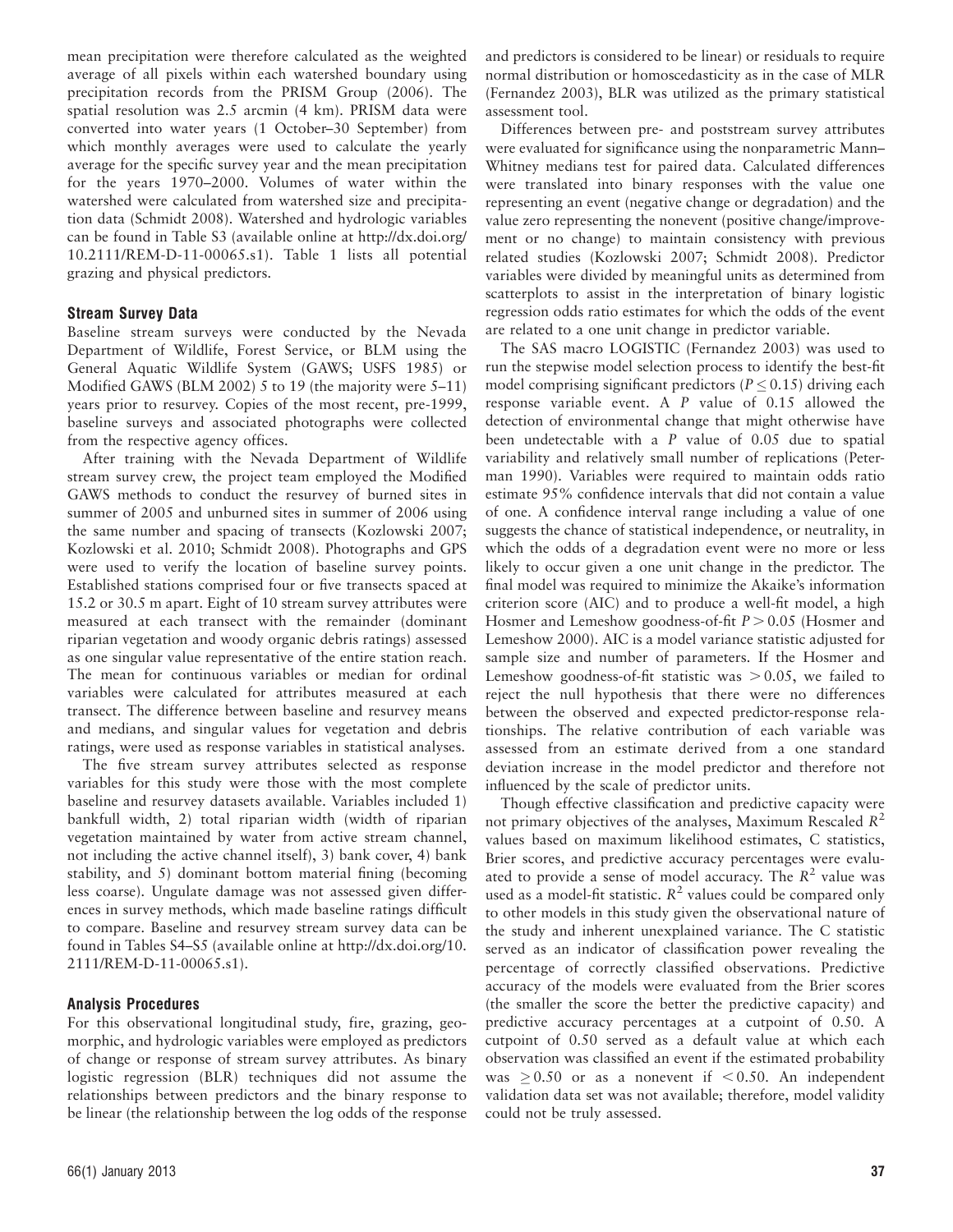Table 2. Baseline and resurvey median values, differences, and Mann– Whitney test significance results for stream survey attributes. Positive improvements  $(+)$  and negative degradation  $(-)$  indicated.

|                                 | <b>Baseline</b> |          |                   | Mann-Whitney          |
|---------------------------------|-----------------|----------|-------------------|-----------------------|
|                                 | survey          | Resurvev |                   | test P value          |
| Survey attribute                | median          | median   | <b>Difference</b> | (< 0.05)              |
| Bankfull width (m)              | 3.2             | 2.52     | $-0.68$ (+)       | 0.0157 <sup>1</sup>   |
| Dominant bottom material rating | 3               | 3        | 0                 | 0.1276                |
| Riparian width (m)              | 9               | 14.38    | $5.38 (+)$        | 0.0007 <sup>1</sup>   |
| Bank cover rating               | 1.15            | 1.2      | $0.05 (+)$        | 0.2849                |
| Bank stability rating           | 1.35            | 1.75     | $0.40 (+)$        | < 0.0001 <sup>1</sup> |

<sup>1</sup>Statistically significant based on  $P \leq 0.05$ .

Logits comprising the BLR equations were used to estimate the log odds of a degradation event occurrence (response $=1$ ). Model logits were converted into odds ratios for each significant model predictor using the exponential function. Once transformed into odds ratios, the logit could be interpreted as a percent increase in odds given a one unit change in the significant predictor variable and given all other variables remained constant. Odds ratios and 95% confidence intervals were graphed to provide a visual assessment of odds ratios.

The log odds models, correlating significant predictors to each response variable, were transformed to produce a probability equation from which the probability of the event could be calculated. From the probability equations, plots were produced for each significant contributing predictor to aid in visual interpretation of study-specific predictor-response relationships and to identify event thresholds and potential outliers driving relationships. The range of data set observations was entered into the equation for each predictor independently while all other predictors remained at a constant variablespecific mean. The independent variables were then converted back into the original data form for plot interpretation.

# RESULTS

### Stream Survey Attribute Differences

Significant median differences between baseline and resurvey attributes, detected using the Mann–Whitney test ( $P \leq 0.05$ ) for paired data (Table 2), occurred for bankfull width, total riparian width, and bank stability rating. All were considered positive. Significant differences were not detected for dominant bottom material and bank cover ratings.

### Binary Logistic Regression Models

Bankfull Width Increase Model. Seventy-two of 81 observations were available to model bankfull width increase. Twenty-one observations were classified as events in which values increased (suggesting degradation). Fifty-two observations were classified as nonevents in which observations either decreased (suggesting improvement) or experienced no change. Three attributes contributed significantly to the final model for which the odds ratio estimates, 95% confidence intervals, and corresponding data table are displayed in Figure 2. An  $R^2$  of 0.28, P value for



**Figure 2.** Odds ratio estimates and 95% confidence intervals for the bankfull width increase model. STRAT 1 3vs1: Grazing strategy one comparison of level 3 (continuous use) to level 1 (rest within recent years), STRAT 1 3vs2: Grazing strategy one comparison of level 3 (continuous use) to level 2 (rotational grazing), AVG ON: average annual grazing start date; WS Elevation: elevation of study site watershed.

the Hosmer and Lemeshow goodness-of-fit statistic of 0.13, model C statistic of 0.78, and Brier score of 0.17 suggested the model to be well fitted. The model correctly predicted events and nonevents 70.8% of the time at a cutpoint probability of 0.50.

Odds ratio estimates suggest, as grazing strategy (STRAT 1) shifted from level 3 (continuous grazing) to level 1 (rest within recent years), the odds of a bankfull width increase or degradation event decreased by 0.078 times with the two other significant model contributors of average grazing start date and watershed elevation held at an average constant. Similarly, with a shift in grazing strategy from level 3 (continuous use) to level 2 (rotational grazing), the odds of bankfull degradation were 0.415 times less likely with the other two contributors held at a mean constant value. Odds ratio estimate confidence intervals suggest 95% certainty the odds of a degradation event would fall within a factor range 0.004–0.52 for a shift from level 3 to level 1, and a range 0.12–1.37 with a shift from level 3 to level 2. The confidence interval associated with the shift from level 3 to level 2 contains the value one, suggesting this shift to be less significant ( $P=0.15$ ) than the shift from level 3 to level 1  $(P=0.03)$  in influencing bankfull width degradation odds.

An odds ratio estimate greater than one was related to a decrease in event odds. For example, as the average annual grazing start date (AVG ON) increased by one unit (30 Julian d), the odds of a bankfull degradation event were 1.53 times more likely with 95% certainty the odds would fall within a range 1.03–2.45 ( $P = 0.05$ ). In other words, the later the grazing turnout date, the greater the odds of bankfull width widening. Tests for significant interactions among predictors were nonsignificant and therefore not included in the final model.

Odds of bankfull width degradation were also greater as watershed elevation increased. As watershed elevation increased by 100 m, degradation odds were 1.47 times more likely ( $P=0.05$ ). Standardized estimates (Fig. 2) provided a measure of attribute significance to the model and revealed the shift from grazing strategy level 3 to level 1 to be the most significant contributor to the overall model followed by AVG ON, watershed elevation, and strategy level shift from 3 to 2.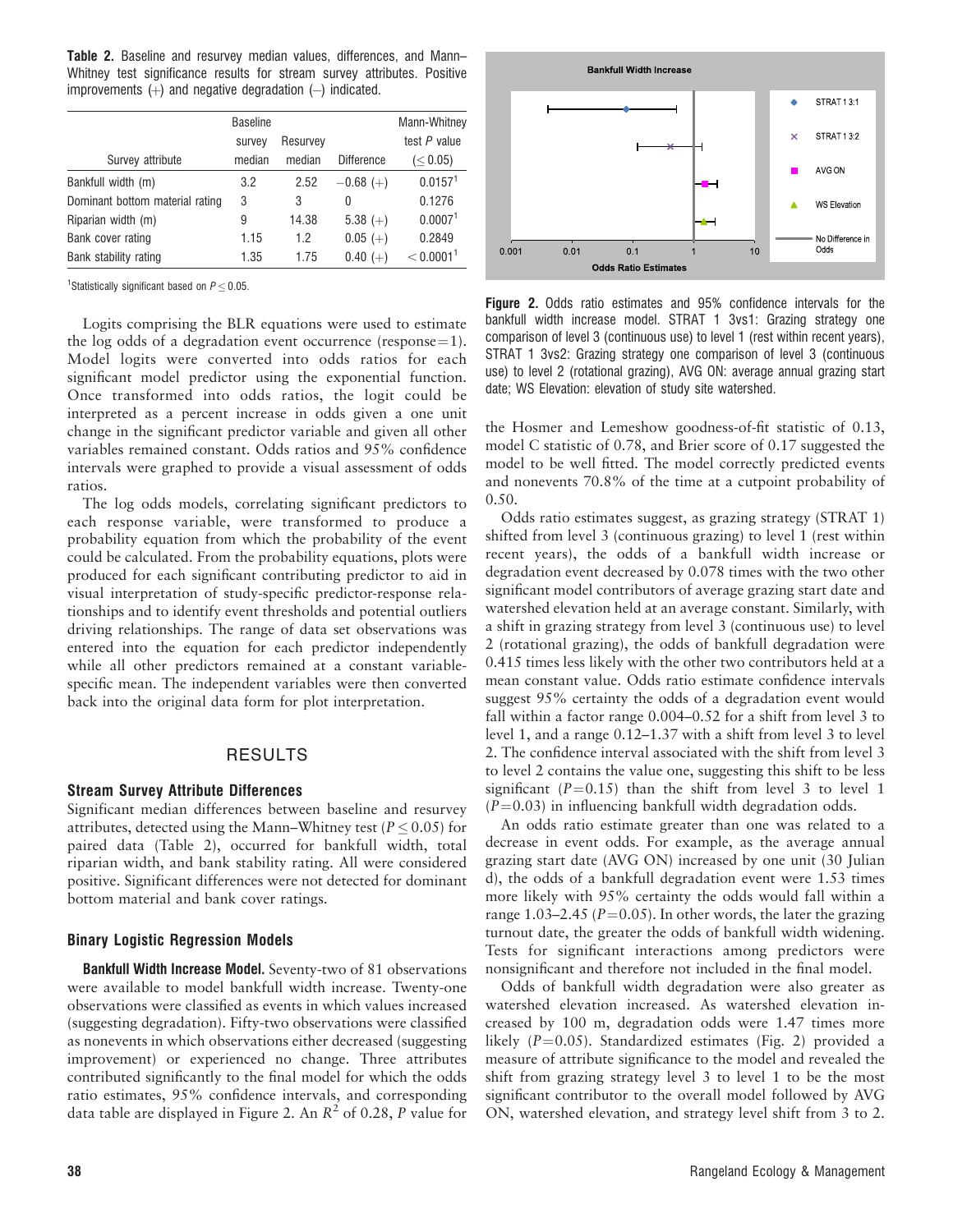Fire and other hydrologic variables did not contribute to models.

Interpretation of Log Odds Equation and Odds Ratio Estimates. The logits, or log odds of the event occurrence, comprised the predictor coefficients for the binary logistic regression model (eq. 1). Odds ratio estimates were produced through a transformation of logits. For example, the odds ratio of the average grazing start date (AVG ON) corresponded to the 0.078 logit, as  $e^{0.078}$  was approximately  $-2.55$ . The log odds equation (eq. 1) was transformed to generate a more easily interpretable probability equation (eq. 2) from which the probability of a degradation event was calculated:

$$
ln[P/(1 - P)] = -9.97 - 2.55 \text{ (STRAT 1 Level 3 : Level 1)} - 0.88 \text{ (STRAT 1 Level 3 : Level 2)} + 0.43 \text{ (AVG ON)} - 0.39 \text{ (Watershed Elevation)},
$$

 $[1]$ 

or

$$
P = 1/{1 + \exp[9.97 + 2.55(\text{STRAT 1 Level 3 : Level 1})
$$
  
+ 0.88(\text{STRAT 1 Level 3 : Level 2})  
- 0.43(\text{AVG ON})  
+ 0.39(\text{Watershed Elevation})] [2]

where

- $STRAT$  1 3:1=Grazing strategy one comparison of level 3(continuous use) to level 1 (rest within recent years)
- STRAT 1 3:2=Grazing strategy one comparison of level 3 (continuous use) to level 2 (rotational grazing)
- AVG  $ON = Average$  annual grazing start date and
- WS Elevation=Elevation of study site watershed.

From the probability equation (eq. 2) probability plots were produced for the four significant contributing predictors to aid in visual interpretation of study-specific predictor-response relationships (Fig. 3). The plots for AVG ON and watershed elevation revealed a positive relationship in which the probability of a degradation event increased as the independent variable increased. Degradation event probability for bankfull width also increased with a shift in grazing strategy from rest or rotation to continuous use.

### Results Summary

In three models produced, grazing measures contributed significantly to two models (Table 3). Geomorphic and hydrologic variables contributed to two models. Fire did not play a significant role for any modeled attribute. The fining of dominant bottom material and bank cover rating decrease could not be modeled with any available predictors. Odds ratio estimate figures, equations, and probability plots are included for all models in Figures S1–S3 (Available online at http://dx. doi.org/10.2111/REM-D-11-00065.s1).

Corresponding model probability equations and fit and predictive accuracy statistics for each model are presented in Table 4. The Hosmer and Lemeshow goodness-of-fit test revealed all models failed to reject the null hypothesis that no



Figure 3. Probability of a bankfull width increase event in relation to significant model predictors. Significant predictor probabilities were calculated for the range of data set observations for the predictor of interest while the other model predictor was held at a constant variablespecific mean value. STRAT 1: grazing strategy one.

differences existed between observed and expected frequencies, thereby suggesting models to be well fitted. In addition, relatively high  $R^2$  values, high C statistics, and low Brier scores supported the notion of goodness-of-fit. Predictive accuracy fell within a range 68.4–80% for all models at a cutpoint of 0.50.

### **DISCUSSION**

The detection of no difference in median baseline dominant bottom material rating when compared to median resurvey dominant bottom material rating explained the inability to model this attribute. The detection of a slight, yet nonsignificant, difference in bank cover rating from baseline measurement to resurvey measurement also hindered the modeling ability for bank cover rating.

Grazing attributes contributed to two of the three models. Livestock grazing is the model component for which managers have the greatest capacity to influence degradation odds. For example, problematic riparian livestock grazing can influence bankfull width most directly through mechanical hoof impact, through prolonged, ill timed, or overutilization and weakening of riparian stabilizing species that maintain bank resistance to erosive forces and capture sediment (Clary et al. 1996; Winward 2000; Wyman et al. 2006). Results indicate a shift in grazing strategy one (STRAT 1) from continuous use (Level 3) to some rest within recent years (Level 1), average grazing start date (AVG ON), and watershed elevation were the primary drivers of the bankfull width model (Fig. 3).

As a geomorphic indicator of channel function, bankfull width serves as a measurement to track progress related to the management goals and objectives of improved fish habitat, channel stability, and water quality (Swanson et al. 2006).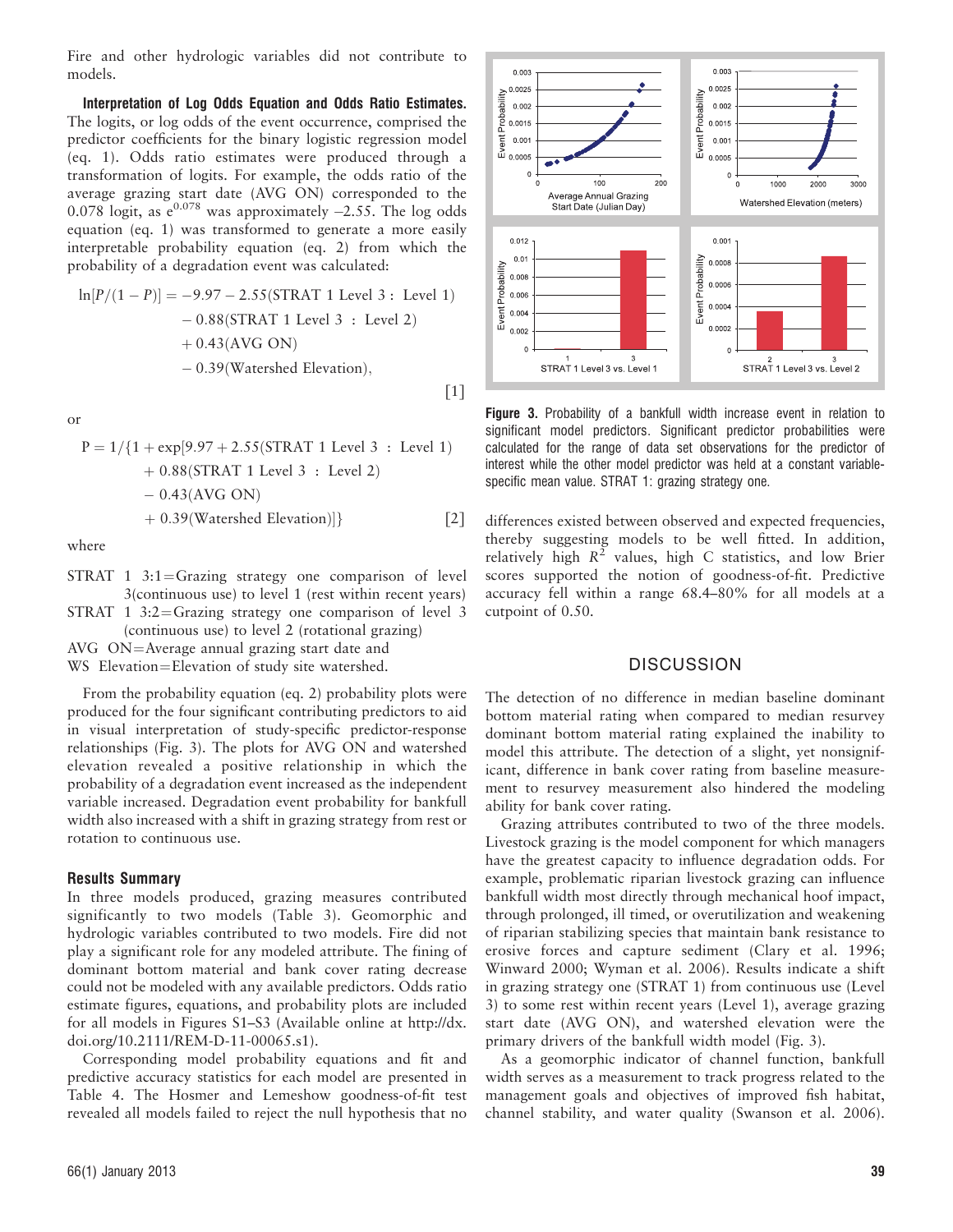Table 3. Units, odds ratio estimates, 95% confidence intervals, and P values for the predictor variables comprising channel change models.

|                                    |                              |                 |                     | 95% confidence interval |                                   |           |
|------------------------------------|------------------------------|-----------------|---------------------|-------------------------|-----------------------------------|-----------|
| Degradation event modeled          | Model predictors             | Unit            | Odds ratio estimate | lower                   | upper                             | $P$ value |
| 1. Bankfull width increase         | STRAT 1: Level 3 vs. Level 1 | Change in level | 0.078               | 0.004                   | 0.522                             | 0.0256    |
|                                    | STRAT 1: Level 3 vs. Level 2 | Change in level | 0.415               | 0.119                   | 1.367<br>2.447<br>2.247<br>76.102 | 0.1532    |
|                                    | AVG ON                       | 30 Julian d     | 1.535               | 1.028                   |                                   | 0.0489    |
|                                    | Watershed elevation          | $100 \text{ m}$ | 1.474               | 1.013                   |                                   | 0.0528    |
| 2. Dominant bottom material fining | Unable to model              |                 |                     |                         |                                   |           |
| 3. Riparian width decrease         | Precipitation mean           | $20 \text{ cm}$ | 10.610              | 2.110                   |                                   | 0.0098    |
|                                    | Survey year precipitation    | $10 \text{ cm}$ | 0.272               | 0.091                   | 0.642                             | 0.0088    |
| 4. Bank cover rating decrease      | Unable to model              |                 |                     |                         |                                   |           |
| 5. Bank stability rating decrease  | AVG GSDG                     | 25d             | 1.629               | 1.078                   | 2.525                             | 0.0228    |

Narrowing stream widths, often associated with improved width/depth ratios, more efficiently transport sediment in nonflood periods and provide the overhanging banks and deeper water of great importance to fisheries and water quality (Platts 1991; Prichard et al. 1998). If the management objective is to reduce or prevent an increase in bankfull width, study results suggest implementation of a grazing strategy that favors rest, rotation, and an earlier turnout date.

Provenza (2003) advised grazing strategies that shorten the duration of use and provide growing season rest, deferment, or complete rest and recovery of pastures. This reduces impact with the added benefit of lessening selective grazing of the most palatable species, which are often associated with riparian zones. In addition, spring grazing with an early start date encourages use of highly nutritious upland species, thereby dispersing use throughout a pasture while reducing riparian impacts (Clary and Booth 1993; Bailey 2005) and providing time for streambank vegetation to recover from grazing before winter and energetic spring flows (Wyman et al. 2006).

Watershed elevation played a significant role in the bankfull width model only. The model suggests that as the elevation of the watershed increases, the odds of bankfull width widening are 1.47 times more likely. There are a number of influential factors that could be driving this relationship and warrant further investigation. It is possible that upper watershed streams were relatively more functional during the time of baseline survey and potentially had more to lose over the study duration. Schmidt (2008) in a similar study found higher

baseline measurements were always related to a decrease in modeled event and vice versa. He attributed findings to either 1) baseline measurement error corrected by the resurvey measurement or 2) the dynamic nature of steams resulting in ''self-adjustment.''

Average growing season days grazed (AVG GSDG) was the primary variable driving the bank stability rating decrease model (Table 3; Fig. S3). As the number of days grazed during the growing season increased, the odds of bank stability degradation also increased. This relationship supports the notion of limited grazing during the growing season as a riparian complementary strategy. The evidence for limited growing season use in regard to bank stability is very similar to that previously discussed for bankfull width.

Precipitation mean (average precipitation for the 1970–2000 water years) and the resurvey water year precipitation had inverse effects on riparian width decrease. However, odds ratio estimates revealed precipitation mean had relatively more predictive weight than resurvey year precipitation, suggesting long-term precipitation was a stronger driver of riparian width. As the mean precipitation increased by 20 cm, the odds of a decrease in riparian width increased. We conjecture that 1) the model may be reflecting the underlying effects of below average precipitation during the 1999–2003 water years, 2) long-term precipitation had the potential to increase channel width in a confined drainage bottom at the cost of area formerly occupied by riparian vegetation and therefore reduced the established riparian width, or 3) the scale at which the precipitation data

Table 4. Summary table of logistic regression probability equations, number of observations included in model, number of events, number of nonevents, Hosmer and Lemeshow goodness-of-fit statistics, C statistics, Brier scores, and overall predictive accuracy percentages.

|                                                                                                                                                                                          | Hosmer<br>Lemeshow's |       |          |       | Predictive<br>accuracy     |                      |                             |                        |
|------------------------------------------------------------------------------------------------------------------------------------------------------------------------------------------|----------------------|-------|----------|-------|----------------------------|----------------------|-----------------------------|------------------------|
| Model probability equation                                                                                                                                                               | Ν                    | Event | Nonevent | $R^2$ | goodness-of-fit<br>(>0.05) | Model C<br>statistic | <b>Model Brier</b><br>score | (cut-point<br>$= 0.50$ |
|                                                                                                                                                                                          |                      |       |          |       |                            |                      |                             |                        |
| 1. Bankfull width increase: $P = 1/\{1 + \exp[9.97 + 2.55 \text{ (STRAT 1$<br>Level 3: Level $1) + 0.88$ (STRAT 1 Level 3: Level 2) $- 0.43$ (AVG ON)<br>$-0.39$ (Watershed elevation)]} | 72                   | 21    | 52       | 0.28  | 0.13                       | 0.78                 | 0.17                        | 70.8                   |
| 2. Dominant bottom material fining: unable to model                                                                                                                                      | 80                   | 23    | 57       |       |                            |                      |                             |                        |
| 3. Riparian width decrease: $P = 1/(1 + \exp[-0.21 - 2.36(\text{precipitation})$<br>$mean$ ) + 1.30(survey year precipitation)]}                                                         | 76                   | 22    | 54       | 0.19  | 0.12                       | 0.71                 | 0.18                        | 68.4                   |
| 4. Bank cover rating decrease: unable to model                                                                                                                                           | 56                   | 26    | 30       |       |                            |                      |                             |                        |
| 5. Bank stability rating decrease: $P = 1/\{1 + \exp[2.43 - 0.49 \text{ (AVG GSDG)}]\}$                                                                                                  | 80                   | 16    | 64       | 0.10  | 0.36                       | 0.68                 | 0.15                        | 80.0                   |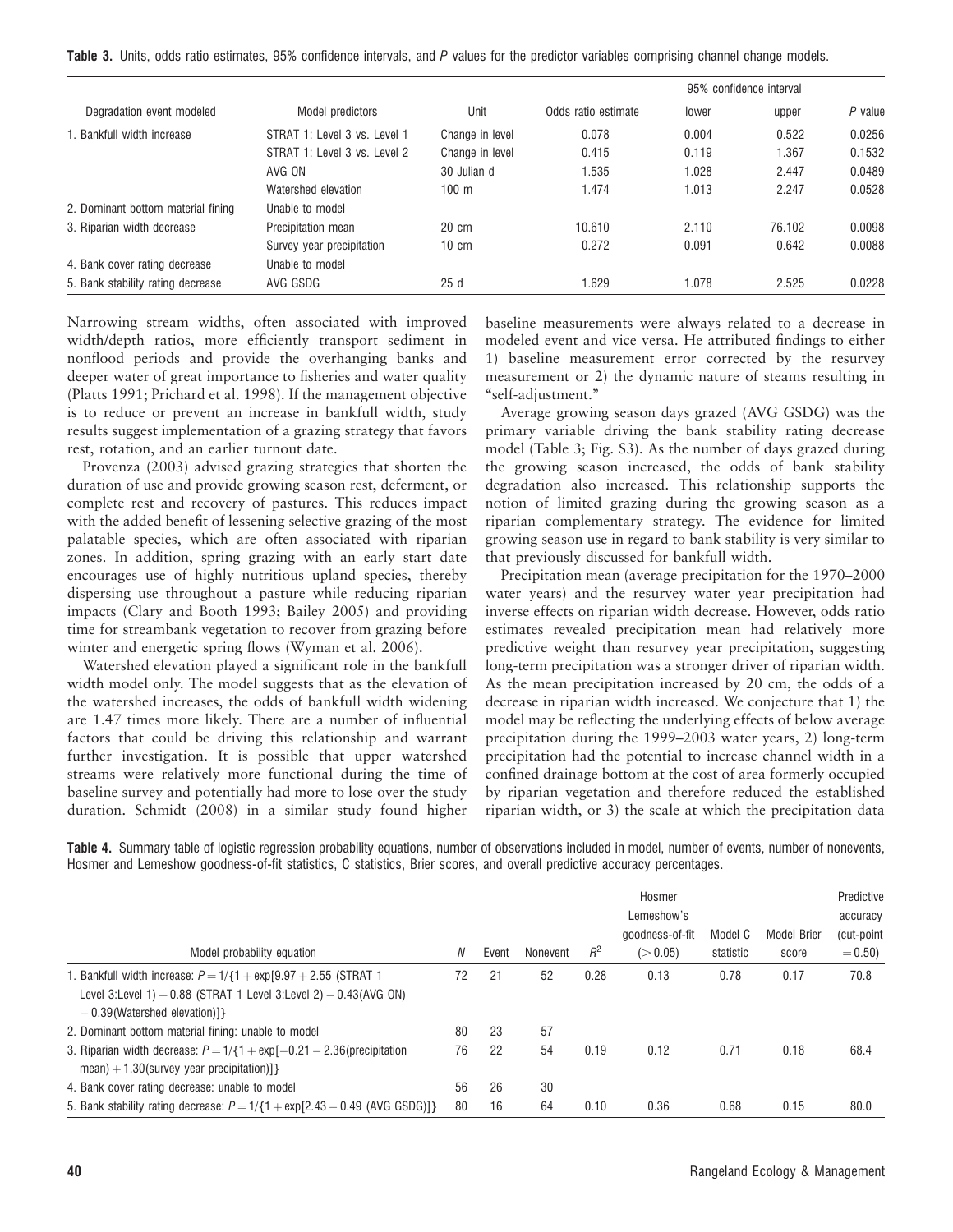were collected do not accurately represent the site-specific hydrologic dynamics. Resurvey year precipitation, the least significant model component, produced a counter-relationship in which an increase in survey-year precipitation decreased the odds of riparian width degradation. Though the least significant model component, the resampling water year precipitation relationship is more intuitive. Riparian vegetation responded positively to the resurvey year precipitation increase and possibly associated increase in soil water, thereby reducing the odds of a decrease in riparian width. Further investigation of additional sites is clearly needed to understand the long- and short-term precipitation dynamics driving riparian width changes over time and the potential for incision, extensive bank scouring, or recovery to influence these relationships.

Fire was not a significant contributor to any of the models in this study. Kozlowski et al. (2007) in a related study attributed the low riparian impact of the 1999–2001 northern Nevada fires to the lower severity of riparian fires relative to adjacent uplands and to low postfire precipitation. Fire severity was especially low where only a small fraction of watershed burned and where the site was close to the fire edge. However, it is possible the timing of the resurvey 5 yr postfire may have challenged the detection of fire effects. These interactive relationships warrant further exploration.

Log odds equations when converted to probability equations provided an alternative visual assessment tool for predictorresponse relationships. Graphic representation of probability equations revealed low event probabilities for certain predictors (e.g., bankfull width degradation; Fig. 3) and high for others (e.g., riparian width; Fig. S3). Additionally probability plots may indicate important or widespread threshold values for some variables at which point degradation probability suddenly increases or decreases. Knowledge of probability thresholds could keep managers from misdiagnosing causes or thinking erroneously that they could influence certain degradation events. In general, when streams and riparian areas are farther away from their potential, their response is easier to detect and faster, at least when ready to change after gully widening (Prichard et al. 1998) and an appropriate change in management.

### IMPLICATIONS

Positive changes detected for four out of five stream survey measures revealed that recovery occurred for most modeled attributes over the baseline to resurvey period for 81 northern Nevada streams. Predictor-response relationships identified through binary logistic regression implied recovery of response variables was driven by 1) livestock grazing timing and rotation components and watershed elevation for the bankfull width model, 2) livestock grazing timing for the bank stability model, and 3) hydrologic components for the riparian width model. The occurrence of wildfire during the 1999–2001 fire seasons played a noninfluential role in the response of the selected stream survey attributes when coupled with livestock grazing attributes. Grazing attributes explained variance for the bankfull width and bank stability models that in a previous study (Schmidt 2008) had been attributed solely to natural drivers. A shift to earlier turnout dates, a shift of grazing strategies from

incidence of bankfull width and bank stability degradation for northern Nevada riparian areas. Livestock grazing is the channel change driver in our study that land managers have the greatest ability to manipulate. Riparian objectives for northern Nevada streams associated with long-term functional recovery may be achieved through implementation of riparian complementary strategies such as earlier season grazing, limited use during the critical growing season, and rest and rotation. We assume that such strategies will be most effective when planned for site-specific applications and modified as monitoring indicates the need for change. When rapid recovery is possible due to dramatic departure from potential and readiness to change (e.g., widened gully and colonizing vegetation; Winward 2000), simple monitoring such as a stream survey (BLM 2002) may be sufficient. As recovery slows because the rapid easy recovery has been achieved, monitoring continued progress may require more detailed measurements and statistical analysis such as enabled by numerous subplots in representative designated monitoring areas (Burton et al. 2011).

continuous use to application of rest and rotation, and a decrease in length of growing season grazed decreased the

### ACKNOWLEDGMENTS

K.N.D. thanks Sherm Swanson, George Fernandez, and Ben Bruce for their guidance and support with study design and analysis. The manuscript was improved with help from Sherman Swanson, Graham Dalldorf, and Ryan Shane. Don Kozlowski, Kurtiss Schmidt, and Ryan Shane provided much of the data utilized in this study. Staff at Northern Nevada Bureau of Land Management and Forest Service offices also provided valuable support.

# LITERATURE CITED

- BAILEY, D. W. 2005. Identification and creation of optimum habitat conditions for livestock. Rangeland Ecology & Management 58:109–118.
- [BLM] US DEPARTMENT OF THE INTERIOR–BUREAU OF LAND MANAGEMENT. 2002. Aquatic Habitat Inventory and Monitoring Level III Survey procedures—transect method. Elko, NV, USA: US Department of the Interior–Bureau of Land Management. Elko Field Office Revised Handbook 6720-1. 47 p.
- [BLM]. 2006. Nevada geospatial data. Available at: http://www.blm.gov/nv/st/en/ prog/more\_programs/geographic\_sciences/gis/geospatial\_data.html. Accessed 10 September 2006.
- BRISKE, D. D., J. D. DERNER, J. R. BROWN, S. D. FUHLENDORF, W. R. TEAGUE, K. M. HAVSTAD, R. L. GILLEN, A. J. ASH, AND W. D. WILLMS. 2008. Rotational grazing on rangelands: reconciliation of perception and experimental evidence. Rangeland Ecology & Management 61:3–17.
- BRUNSON, M. W., AND B. A. SHINDLER. 2004. Geographic variation in social acceptability of wildland fuels management in the Western United States. Society and Natural Resources 17:661–678.
- BURTON, T. A., E. R. COWLEY, AND S. J. SMITH. 2011. Monitoring streambanks and riparian vegetation—multiple indicators. Version 5.0. Boise, ID, USA: US Department of the Interior–Bureau of Land Management Idaho State Office. 57 p.
- CHAMBERS, J. C. 2008. Fire in the Great Basin. In: J. C. Chambers, N. Devoe, and A. Evenden [EDS.]. Collaborative management and research in the Great Basinexamining the issues and developing a framework for action. Fort Collins, CO, USA: USDA Forest Service Rocky Mountain Research Station. General Technical Report RMRS-GTR-204. p. 33–37.
- CLARY, W. P., AND G. D. BOOTH. 1993. Early season utilization of mountain meadow riparian pastures. Journal of Rangeland Management 46:493–497.